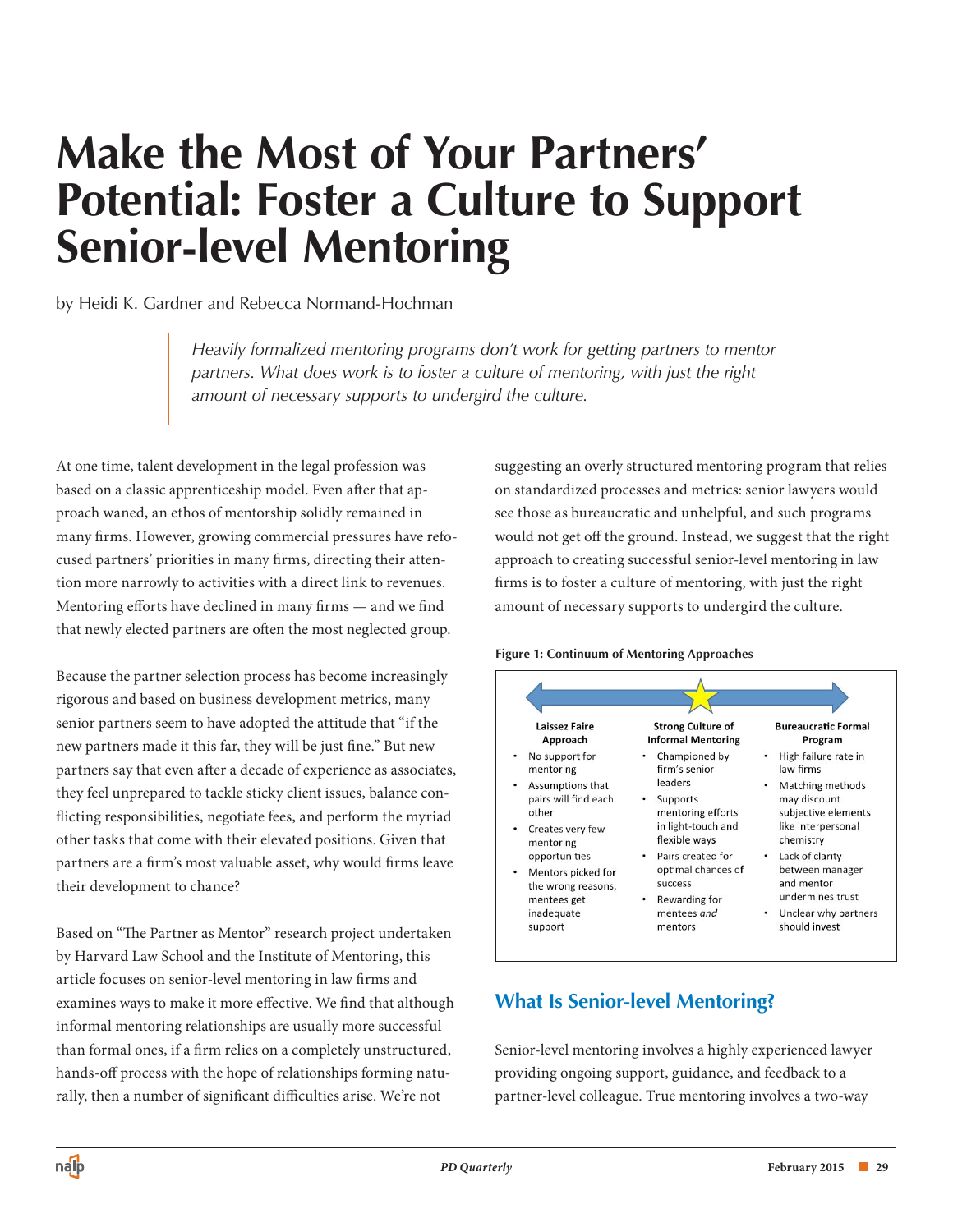learning relationship that is built over time. The purpose of the relationship is not only to overcome specific problems or challenges that arise, but also to consider the mentee's holistic development and to work toward his or her longer-term learning, career, and personal objectives. Research has repeatedly demonstrated that professionals succeed — across a whole range of personal and professional dimensions — when they have effective mentors.

#### **Research Method**

We used a two-pronged approach to study senior-level mentoring in law firms. First, to date we have embarked on a largescale interview project involving 11 firms. Across these firms we have interviewed numerous partners of varying tenure, including some mentor-mentee pairs, to understand "both sides" of the story. We also interviewed senior executives, learning and development, and other professional development staff in order to use a comparative approach to draw out insights and new perspectives.

Second, to get detailed, objective data to undertake rigorous empirical research, we conducted a network survey of partners' mentoring behaviors inside a prominent international law firm. We teamed up with Innovisor, an elite consulting boutique that specializes in gathering and analyzing this type of data. [Readers interested in learning more about an organization network analytical approach are encouraged to contact one of us or Paul Flatin (Paul.Flatin@innovisor.com), US Managing Director of Innovisor.]

Remarkably, 80% of the law partners answered the network survey. Because interviews revealed that no formal mentoring program existed — and, indeed, that the term "mentoring" was somewhat confusing to partners who held widely differing views about what it means — we sought to understand other concrete actions that would indicate senior-level learning relationships in this firm. Four short questions with drop-down answers (e.g., "Please select the colleagues in the firm that you most often go to for advice and guidance on your career and

professional development") allowed us to develop fine-grained insights about senior-level relationships at the firm.

For example, mapping the data onto a network diagram like the one shown in Figure 2 provides an easily discernable first step to understand different types of working relationships in the firm. This one specifically shows which partners are approaching others for career-related and similar advice.

#### **Figure 2: Network Map of Career-Related Advice Relationships**



## **Pitfalls of an Entirely Informal Approach**

The findings from our network analyses show clear patterns that might surprise many lawyers (but not necessarily professional development professionals!). What is helpful about using and visually mapping evidence from this data-driven approach is that it allows us to see configurations that are challenging for the human mind to detect from mere observation, even if our intuition might seem to lead us there. Further, an empirical approach removes the subjectivity of relying merely on anecdotes.

The law firm we studied had an informal approach to seniorlevel mentoring: some individuals had strong mentors, but those pairings had emerged organically. Without any structures to support a mentoring program, other partners not only lacked formal mentors but also suffered from a dearth of even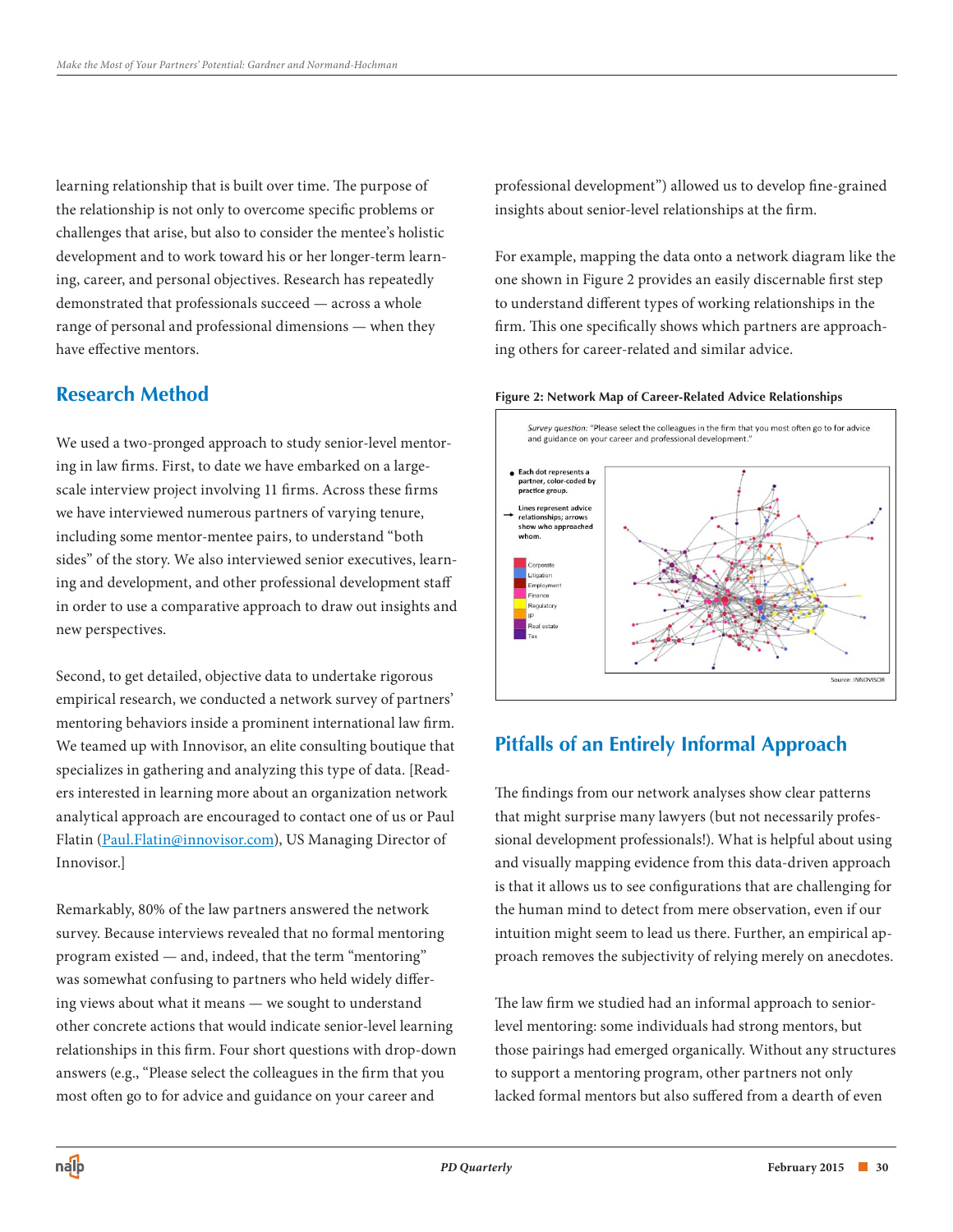informal advice on both professional and career-related issues. This finding is corroborated by data from other firms in our research project, showing that very low numbers of informal senior-level mentoring pairs form and work effectively together when firms take a hands-off approach. Following are some of our other core findings from the network survey.

#### Bottlenecks Versus the Over-Burdened

Without any program to appropriately match mentors with mentees, partners seeking support will use proxies such as seniority or formal titles for deciding whom to approach for professional or career-related advice. They may also use political strategies — for example, "I ought to seek this person's advice so that they know I value them" — that fail to get them the ongoing, unbiased inputs they need. Our research shows how people with formal leadership roles become bottlenecks, with far more people than they can handle seeking their input. In the firm we studied, one leader is a clear bottleneck: he gives advice to only five partners, but 42 partners would like more access to him. Our analyses revealed that practice leaders are also swamped by requests for advice: partners are nearly three times more likely to seek client advice from a practice leader than from partners who don't hold a formal role. We all know that there are extremely capable lawyers who don't have an official title who would be equally capable of dispensing highquality mentoring.

## *Our research shows how people with formal leadership roles become bottlenecks, with far more people than they can handle seeking their input.*

Bottlenecks abound in the domain of career advice, too. As shown in Figure 3, well over a dozen partners are in the zone where more people want their advice than they can manage. Partner A, for instance, mentors seven people, but nearly twice that number want more access to him. The firm's top leaders (not shown on the diagram — they were literally "off the chart"

#### **Figure 3: Severe Mismatch Between Availability and Desired Access for Career-Related Advice**



— provide career advice to more than two dozen people each, but nearly double that number want even more access to them. Meanwhile, partners like those labeled B and C on the diagram are shouldering a disproportionate load.

#### Untapped Potential

The flip side of this problem is that there were many capable lawyers whose talents weren't deployed effectively for mentoring their peers. In particular, women lawyers and lateral hires were significantly under-utilized for both professional and career advice. Our data show that partners were only half as likely, on average, to seek career advice from female partners versus male partners. And, while it is perhaps normal that people turned more to "homegrown" partners for mentoring on career issues, we found that lateral hires were significantly under-used for professional advice, which is surprising given that they had presumably been hired for their client skills.

#### "Mini-Me" Matching

When people don't have help matching with a mentor, pairs naturally form that are highly homogenous: data show that people seek advice from others who are in the same practice, same office, a similar tenure band, and so on. The implica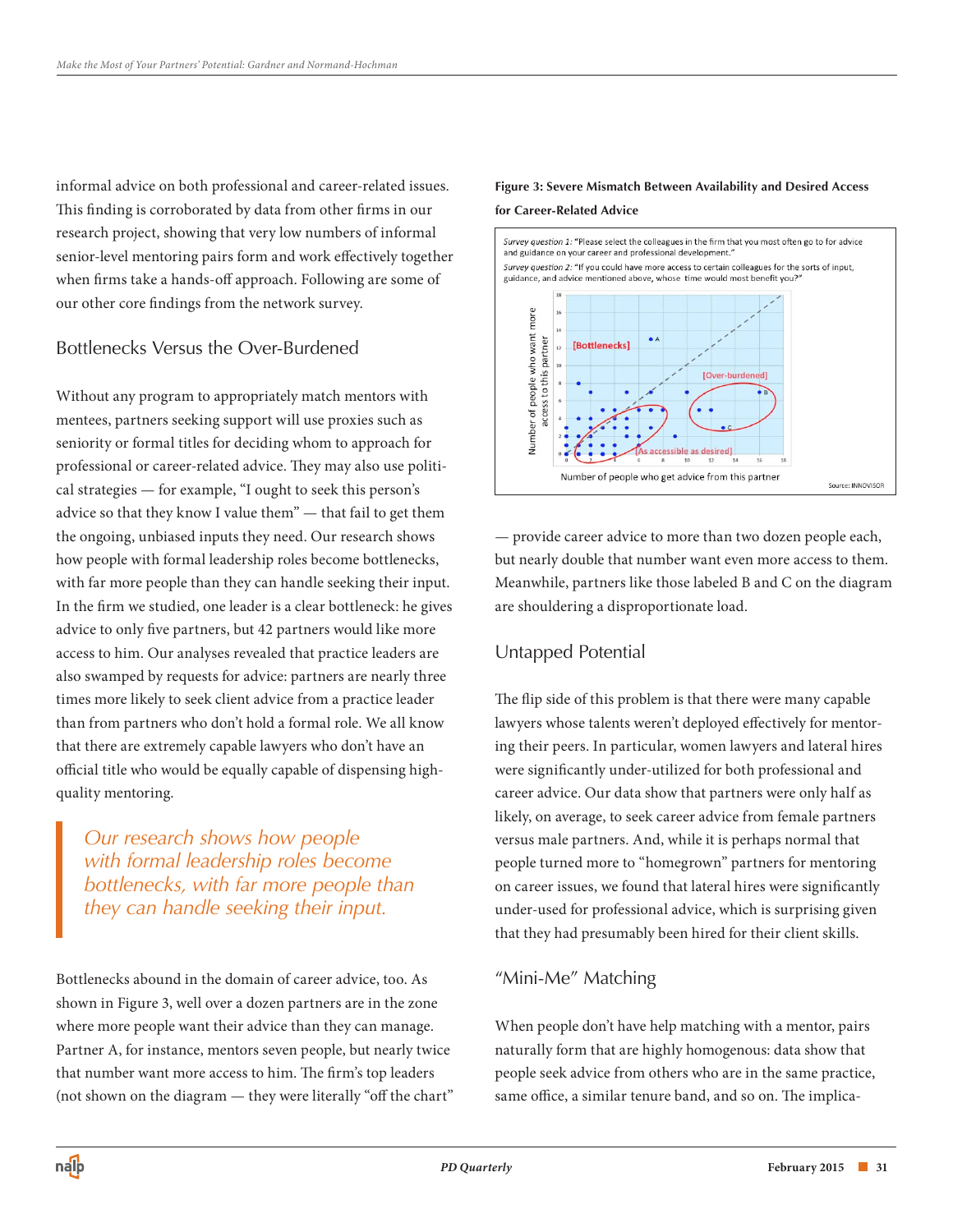tion is that some people turn to the "wrong" mentor for the wrong reason, which means they're not getting the best advice they deserve. Research by academic network scholars such as Rob Cross and Jonathan Cummings shows how this form of "biased networking" carries risks such as limited access to new information and opportunities and less on-the-job learning. As they note, personal effectiveness is undermined when people continually mistake trust or friendship for true expertise.

More troublesome, perhaps, is that when mentoring is left to chance, some people who don't fit the mold of a "typical" partner are unlikely to find a mentor at all. Researchers such as Herminia Ibarra and David Thomas have shown the disadvantages in networking opportunities for both women and other under-represented groups of professionals. Likewise, our data revealed a number of "isolates" in the law firm — people who reported having nobody to turn to in the firm for advice. These are precisely the kind of partners who are most likely to need advice on navigating in the firm, and a formal mentoring program could have helped to foster those matches.

#### Confusion and Ambiguity

Finally, our data suggest that the firm's laissez faire approach to senior-level mentoring left some partners scratching their heads about what mentoring should even look like and whether it existed at their firm. In response to the question about seeking colleagues' career-related advice, one partner wrote, "With whom should I discuss advice on my career? — with my wife? I turn to my colleagues for BD and client-related issues but not for advice on my career." Furthermore, the lawyers were confused about what constituted valued inputs: our analysis showed that, on average, each partner reported giving advice to twice as many people as the number of lawyers who reported getting advice from him or her.

In another organization we know, such a discrepancy was explained this way: senior professionals believed that they were dispensing valued guidance, but the recipients perceived the inputs not as mentoring but rather as scrutiny, evaluation, and unwelcome interference. These issues can be at least partly addressed by a firm mentoring initiative that provides (1) clear guidelines for what mentees can expect and (2) training to make mentors more effective.

# **Why Most Structured Senior-level Mentoring Programs in Law Firms Fail**

In our research, we found that relatively few firms have a formal program aimed at mentoring senior-level professionals, and those programs that do exist are rarely structured in a way that fosters good mentoring. Overall, senior-level mentoring programs in law firms have a low success rate.

The reasons why structured programs for lawyers tend to fail are numerous and sometimes complex. They include:

- • Lawyers do not like to follow procedures and tend to prefer high levels of independence and autonomy in the way they work. A highly structured program, especially one driven from "the center" without communicating a clear purpose that lawyers relate to, feels to them like a bureaucratic intrusion.
- Rigid matching systems for example, assignments based solely on the more senior lawyer's involvement in the partner election process — may fail to consider personal preferences and interpersonal chemistry; mismatches reinforce skeptics' beliefs that a structured program is a waste of time.
- • A high number of law firm partners believe that either someone is naturally a good mentor or never will be. The reality, however, is that most partners simply lack the crucial skills to mentor.
- The confidentiality rules of mentoring are often not openly discussed and communicated, leading to ambiguity and lack of trust. For example, if the mentee shows serious signs of depression or anxiety, can/should the mentor inform HR and request that appropriate support from the firm be offered to the mentee?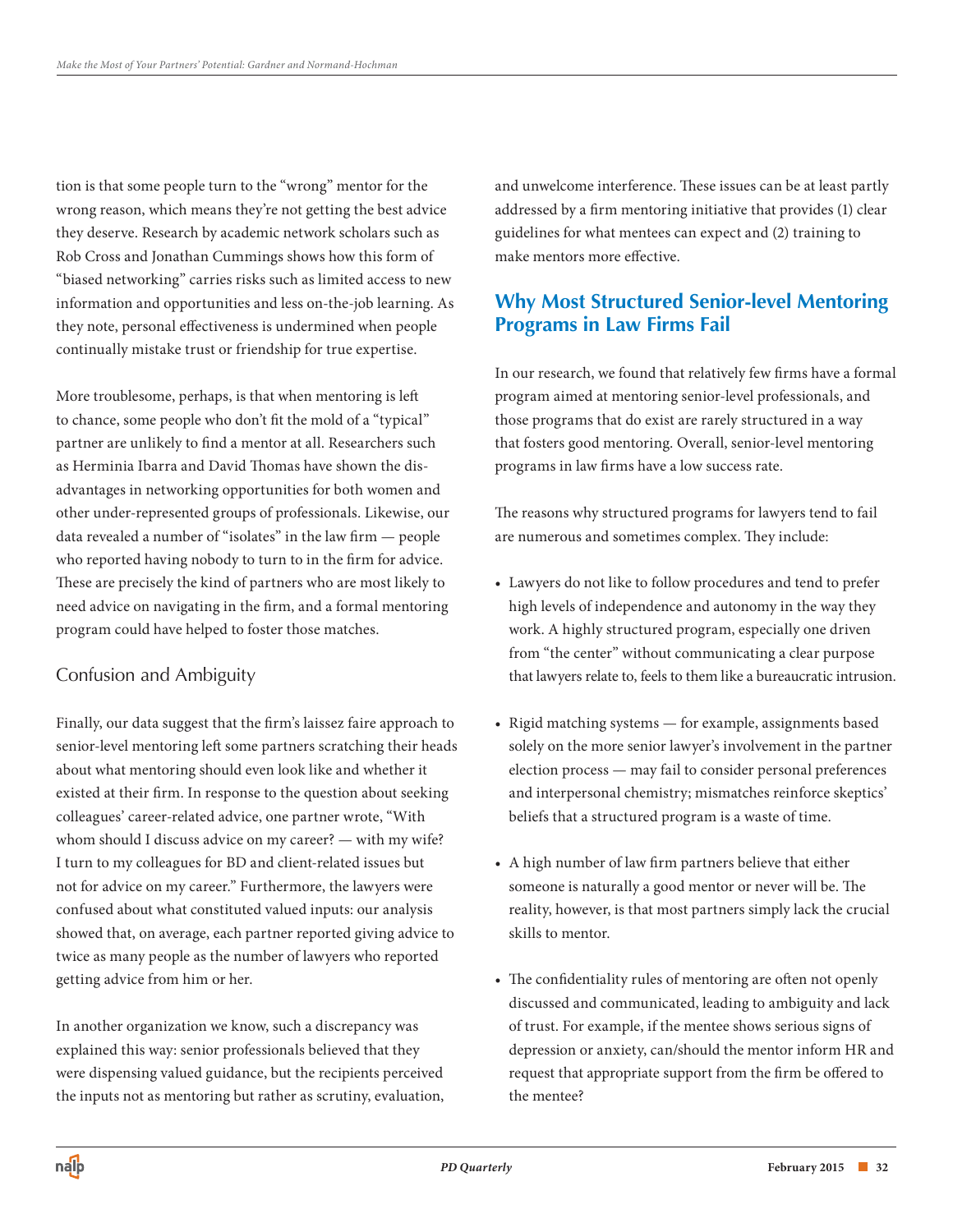- • Relationships are problematic when mentees are the mentors' direct reports (e.g., the mentor is the newly elected partner's practice group head). If mentors have substantial influence on their performance reviews, mentees strongly hesitate to discuss challenges, doubts, or problems openly.
- The performance pressure is particularly high in today's law firm context and makes people turn away from collaborative types of work because it feels risky, inefficient, or unlikely to pay off.

# **Fostering a Culture of Senior-level Mentoring**

If too little structure leads to pitfalls but the law firm context makes a highly formalized mentoring program impossible, what's the answer? Culture. Fostering a culture of senior-level mentoring is crucial.

But culture-building needs to be supported by the right stakeholders and reinforced by appropriate organizational efforts. Mentoring relies on a two-way relationship, which means that both mentors and mentees need to fully buy into the ideas. This section proposes four concrete ways to ensure that mentoring is fully embedded in the culture.

## Get Senior Management Champions on Board

Senior management needs to support and champion mentoring in the firm, whether as part of formal mentoring programs or by way of introducing and cultivating a mentoring culture for informal mentoring to develop. In addition, the most committed and convincing champions are likely to be those partners who are already engaged in productive mentoring relationships; use them to champion the culture of mentoring even if they don't have time for individually mentoring everyone who wants it. As with any change initiative, finding the "hidden influencers" is essential for building commitment. Some partners are clearly sought after and carry a lot of weight but they may not necessarily be the best mentors. Professional development professionals can help to make sure that every potential good

mentor in the firm is encouraged to come forward to mentor others and given the support that is required to mentor well.

*As with any change initiative, finding the "hidden influencers" is essential for building commitment.*

#### Match Mentoring Pairs or Keep a List of Mentors

If a firm prefers to encourage and support informal mentoring relationships rather than design and coordinate a formal program, then it should keep an up-to-date list of mentors available in the firm and encourage all partners to engage in mentoring relationships. If a mentoring program is in place, the firm should play a large role in helping to match newly elected or lateral partners with mentors. Whatever the matching method used, all mentees should have a voice in the decisions because successful mentoring requires interpersonal chemistry. That said, mentees need counsel on choosing the "right" mentor, rather than using proxies such as formal titles or rainmaking prowess.

#### Train Mentors and Mentees

Many lawyers think that they can mentor well because they are experts in what they do: what more could they possibly learn through mentoring training? We propose that effective mentors need not only enough experience, but also sufficient skills, capabilities, and motivation to handle situations that are ambiguous or that challenge their own ways of working. Whether the firm has a formal mentoring program in place or whether it is looking to build a mentoring culture, training is probably the most critical key success factor.

Primarily, mentors need to be competent in taking an approach based more on inquiry than advocacy. The ability to ask questions and listen is not inherent in most lawyers who are trained to give advice and tell. The core element of mentoring training is designed not only to enable partners to master the various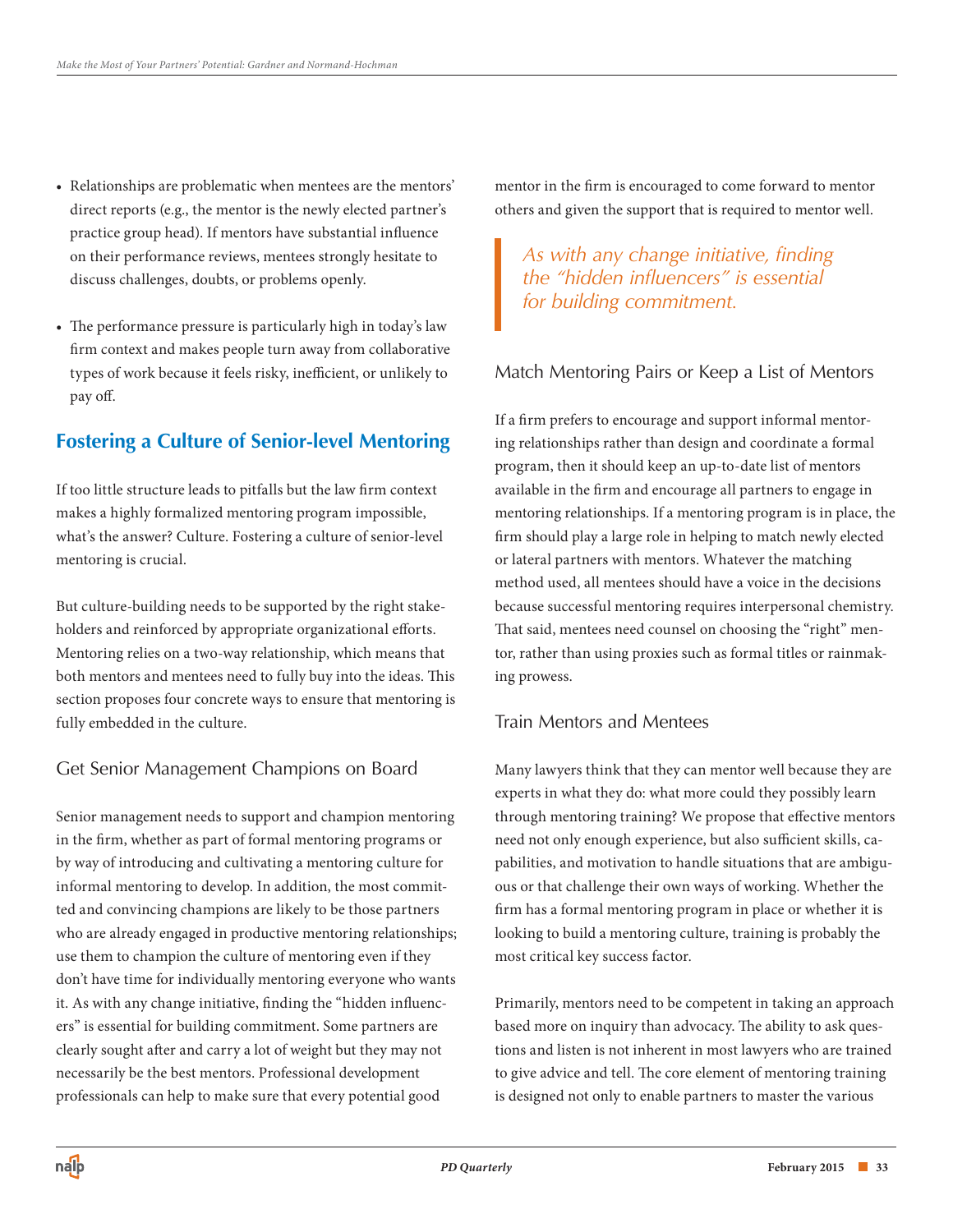stages of the mentoring relationship (from building the relationship to dealing with roadblocks to managing and ending the relationship) but more fundamentally to enable them to ask questions and listen in a way that raises awareness and leads to breakthroughs in their mentee's thinking process. Mentors also need to learn other mentoring-related skills such as how to hold difficult conversations or how to use virtual communication tools (if their mentees are located in a different office).

The risk with mentoring training is that the partners who need it most may fail to sign up. Make sure that all partners receive the appropriate mentoring training — whether by way of individual briefing, coaching and supervision, or by attending regular mentoring events enabling them to share their experience with other mentors and to up-skill their abilities to mentor. According to our research interviews, lawyers clearly prefer to receive mentoring training from experienced and skilled mentors rather than from trainers.

Whatever the method and format used, the core skills that need to be covered in the training include:

- • **Clarifying objectives** and agreeing what "success" looks like;
- • **Planning** the number, frequency, location, goals, and structure of meetings;
- • **Reflecting** to determine when to advise, question, probe, challenge, or simply listen;
- **Handling tricky topics** that make the mentor uncomfortable;
- • **Exploring options** and providing advice based on experience and expertise; and
- • **Agreeing on next steps**, what to achieve, and how the mentor can be supportive in the meantime.

It is crucial to provide mentees with the appropriate skills to be mentored effectively, a step which is often overlooked. Mentees should commit to standards that make the relationship mutually productive: professionalism in setting and communicating an agenda for mentor meetings, sufficient reflection before meetings to be able to discuss issues deeply, openness to feedback, reciprocity in helping their mentor to grow and develop,

and so on. They should also have a clear understanding of what they can, and cannot, expect from mentors.

While it is true that some people will never be good mentors, a large majority of partners in law firms would be good at mentoring if they had the relevant mentoring skills. Our research reveals that a large number of partners are untapped as mentors, while many newly elected partners miss out on sufficient mentoring; we propose that training both (potential) mentors and mentees could help to close this gap.

## Set Standards, and Gauge and Reward Good Mentoring

Firms must take a number of steps to support a culture that values high-quality mentoring. First, the confidentiality rules need to be clearly set and widely communicated. Mentors and mentees need to discuss how they relate to these rules and especially to the exceptional circumstances when information may be fed back to HR or to any other third party. Our research reveals a high correlation between the level of trust between partners and the number of mentoring successful relationships, and open communication helps to establish that foundation. Additionally, our findings suggest that there tends to be less shared understanding around the confidentiality rules and therefore less trust in relation to mentoring in law firms that have grown with a large proportion of laterally hired partners.

*It is crucial to provide mentees with the appropriate skills to be mentored effectively, a step which is often overlooked.*

Further, firms must reinforce a mentoring culture by setting and helping to maintain appropriate standards for mentors and mentees. Standards that promote ongoing, supportive relationships as an outcome are more helpful than prescriptive standards about inputs. The best practice we've seen is a firm that uses peer feedback for those who are paired up; both the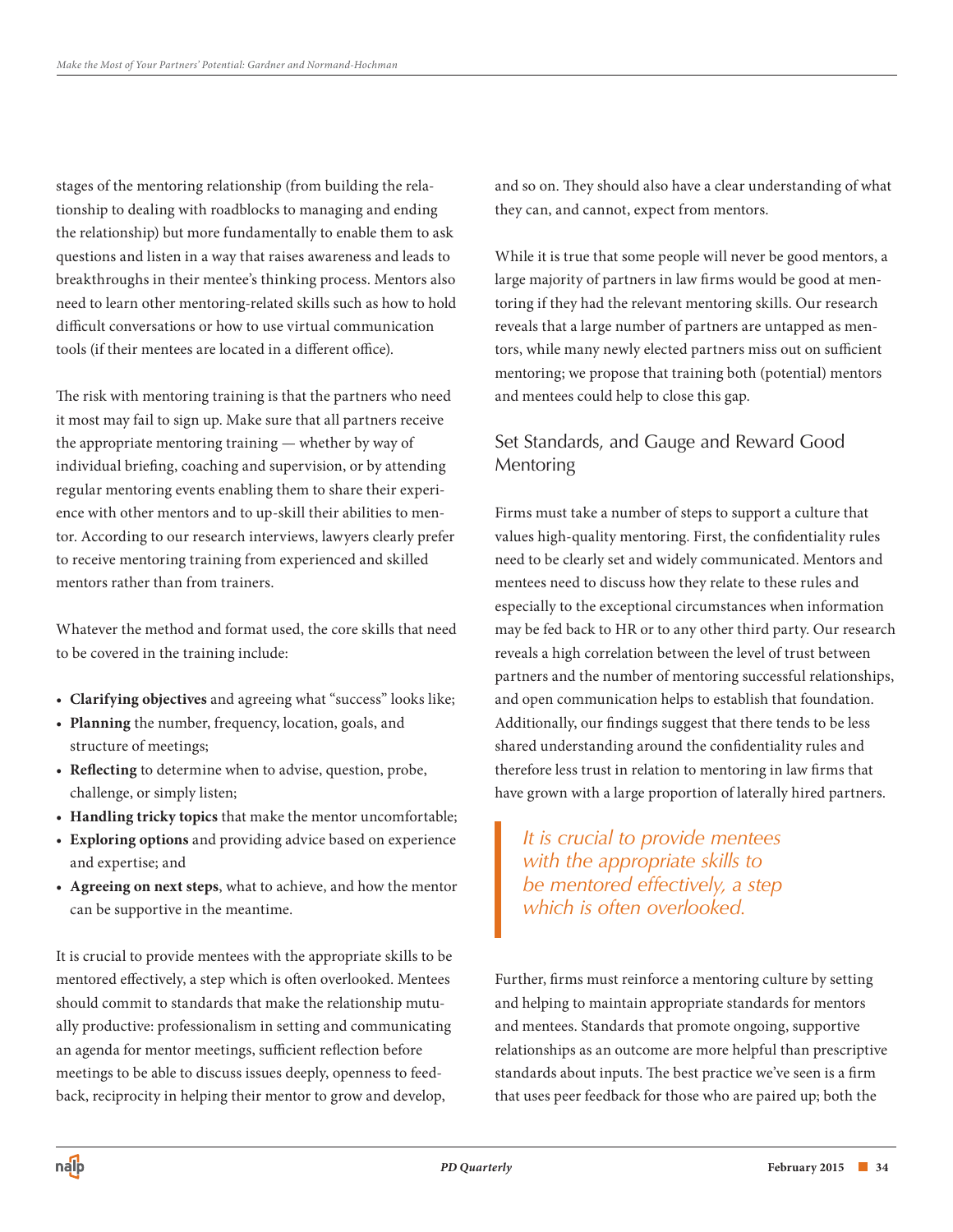mentor and mentee rate each other's effectiveness using the firm's annual evaluation system.

Firms that measure mentoring against agreed metrics can include it in their compensation system — typically adjusting a partner's bonus upward to reward his or her discretionary efforts. The real benefit of this action is primarily symbolic: a bonus signals the importance of mentoring inside the firm, which further reinforces the culture.

Another way to achieve this signaling effect, possibly less fraught with challenges than compensation, is to include mentoring as a core component of the overall performance ranking. This is a powerful way to demonstrate the firm's commitment to mentoring and therefore reinforce the culture. At one firm, for example, partners cannot be designated in the "highest performer" category unless they make a substantive contribution to developing others. Leaders need to hold developmental conversations with any partners who are underperforming and refer them to resources offered by the firm's professional development group.

Additional non-financial, symbolic rewards for genuinely excellent mentoring are likely to carry significant weight, especially when they are publicly celebrated. For example, some firms celebrate great mentors by publicly awarding them small but meaningful tokens at their partner retreats. Others recognize mentors in ways that signal their value to the firm, for instance by inviting them to a Chairman's dinner. One of the biggest risks, however, is rewarding the wrong partners; firms must seek mentees' views of excellent mentors or run the risk of creating deep cynicism by praising partners who are less than ideal mentors.

# **Conclusion**

A fine balance exists between overly informal and excessively structured approaches to mentoring. From the data we've collected so far, it appears that very few law firms get that balance right. None of the firms interviewed as part of this large research project expressed satisfaction in the way mentoring was done in their firm. Taking into account the legal profession's specific challenges, the Institute of Mentoring has developed specific mentoring research tools to help law firms —

- • get a clear picture of the amount and quality of formal/ informal mentoring that goes on in their organizations;
- benchmark their progress with some of the most successful approaches developed in some of the most advanced firms including both law firms and other professional service firms; and
- • design new mentoring briefings, workshops, and frameworks that allow the senior leadership and most partners to take a role in building and shaping a strong mentoring culture.

In today's high-pressure legal environment, finding ways to fully leverage the strength of a firm's partners and professional staff is a crucial source of competitive advantage. Fostering a culture where partners mentor partners will help to ensure that senior-level talent is best developed and utilized. Firms that make the most of their partners' potential in this way will be best armed to face the competition and succeed.